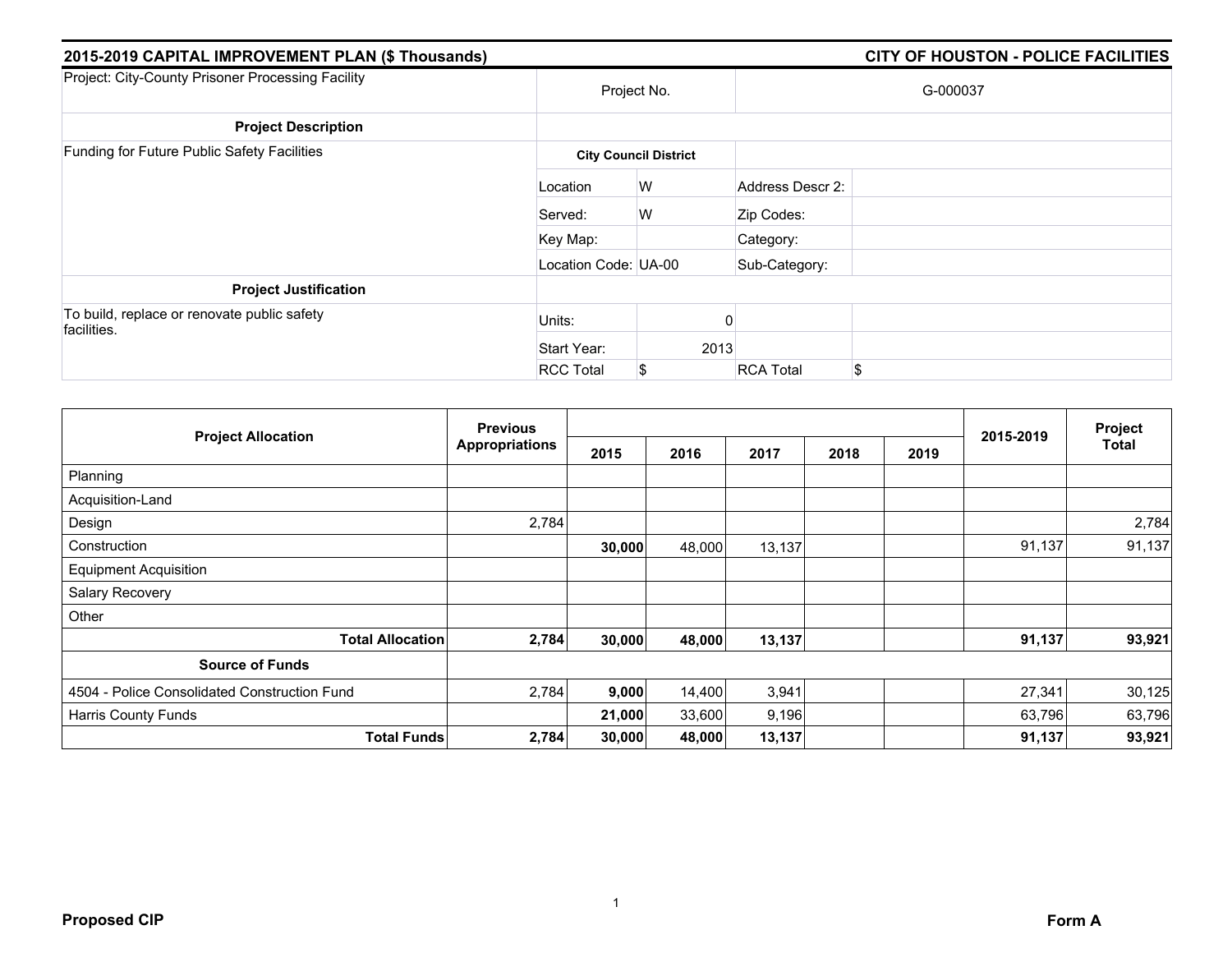| 2015-2019 CAPITAL IMPROVEMENT PLAN (\$ Thousands)                                                                        |                              |             |                  | <b>CITY OF HOUSTON - POLICE FACILITIES</b> |  |  |  |  |
|--------------------------------------------------------------------------------------------------------------------------|------------------------------|-------------|------------------|--------------------------------------------|--|--|--|--|
| Project: Building Security Improvements                                                                                  |                              | Project No. |                  | G-000119                                   |  |  |  |  |
| <b>Project Description</b>                                                                                               |                              |             |                  |                                            |  |  |  |  |
| In an effort to enhance the physical security<br>'of                                                                     | <b>City Council District</b> |             |                  |                                            |  |  |  |  |
| these facilities, improvements will be made to<br>resist threats against HPD facilities and<br>employees.                | Location                     | W           | Address Descr 2: |                                            |  |  |  |  |
|                                                                                                                          | Served:                      | W           | Zip Codes:       |                                            |  |  |  |  |
|                                                                                                                          | Key Map:                     |             | Category:        |                                            |  |  |  |  |
|                                                                                                                          | Location Code: UA-00         |             | Sub-Category:    |                                            |  |  |  |  |
| <b>Project Justification</b>                                                                                             |                              |             |                  |                                            |  |  |  |  |
| Several HPD facilities were constructed prior<br>to the implementation of physical or<br>perimeter<br>security measures. | Units:                       |             |                  |                                            |  |  |  |  |
|                                                                                                                          | Start Year:                  | 2011        |                  |                                            |  |  |  |  |
|                                                                                                                          | <b>RCC Total</b>             |             | <b>RCA Total</b> | S                                          |  |  |  |  |

|                                              | <b>Previous</b>       |       |       |       | 2015-2019 | Project |       |       |
|----------------------------------------------|-----------------------|-------|-------|-------|-----------|---------|-------|-------|
| <b>Project Allocation</b>                    | <b>Appropriations</b> | 2015  | 2016  | 2017  | 2018      | 2019    |       | Total |
| Planning                                     |                       |       |       |       |           |         |       |       |
| Acquisition-Land                             |                       |       |       |       |           |         |       |       |
| Design                                       |                       |       |       |       |           |         |       |       |
| Construction                                 |                       | 1,085 | 1,000 | 1,000 | 1,000     | 1,000   | 5,085 | 5,085 |
| <b>Equipment Acquisition</b>                 | 1,985                 |       |       |       |           |         |       | 1,985 |
| Salary Recovery                              |                       |       |       |       |           |         |       |       |
| Other                                        |                       |       |       |       |           |         |       |       |
| <b>Total Allocation</b>                      | 1,985                 | 1,085 | 1,000 | 1,000 | 1,000     | 1,000   | 5,085 | 7,070 |
| <b>Source of Funds</b>                       |                       |       |       |       |           |         |       |       |
| 4504 - Police Consolidated Construction Fund | 1,985                 | 1,085 | 1,000 | 1,000 | 1,000     | 1,000   | 5,085 | 7,070 |
| <b>Total Funds</b>                           | 1,985                 | 1,085 | 1,000 | 1,000 | 1,000     | 1,000   | 5,085 | 7,070 |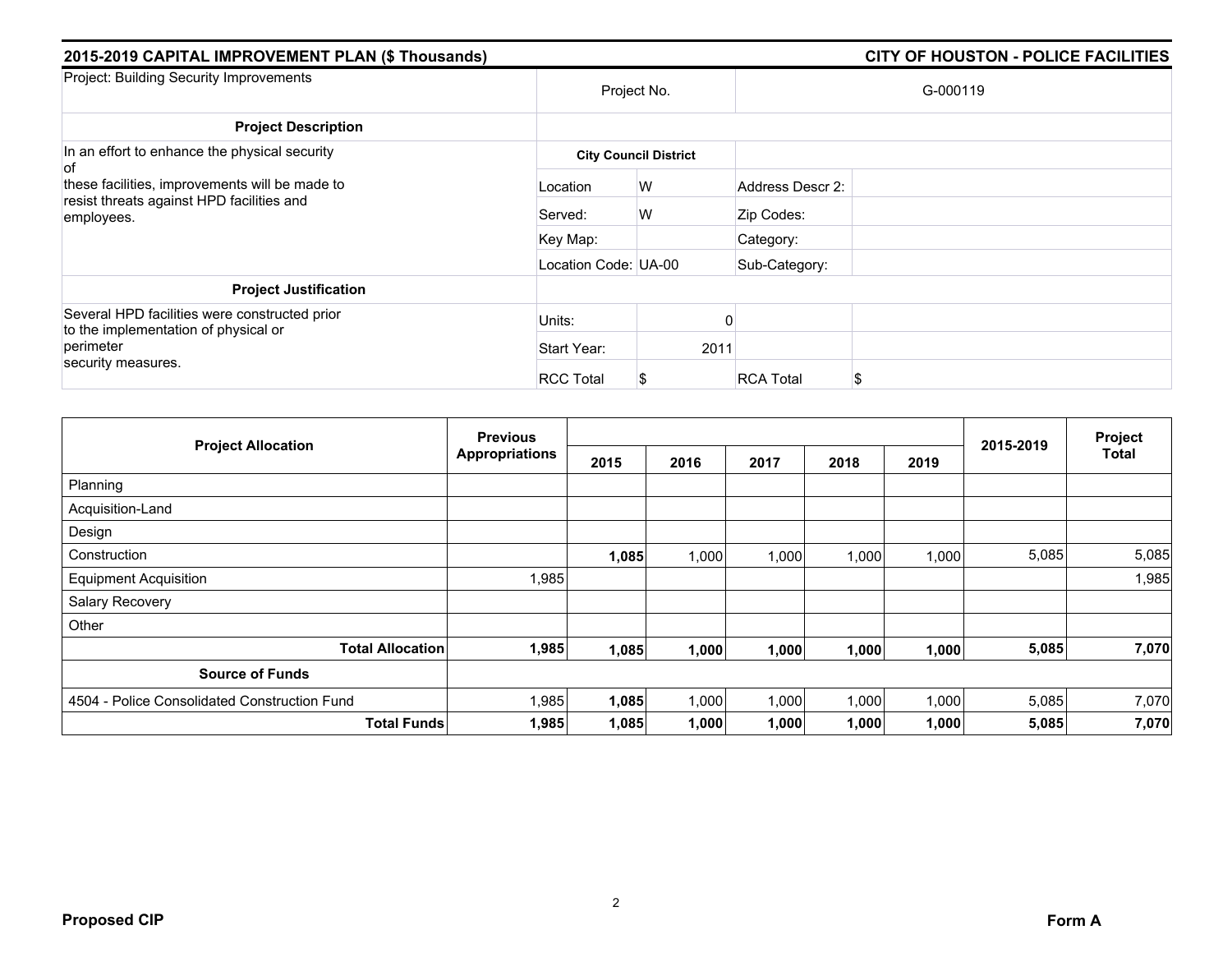| 2015-2019 CAPITAL IMPROVEMENT PLAN (\$ Thousands)                                                                                                                                                      |                      |                              |                  | <b>CITY OF HOUSTON - POLICE FACILITIES</b> |  |  |  |  |
|--------------------------------------------------------------------------------------------------------------------------------------------------------------------------------------------------------|----------------------|------------------------------|------------------|--------------------------------------------|--|--|--|--|
| Project: Southwest Police Station<br><b>13000 NITIDA</b>                                                                                                                                               |                      | Project No.                  |                  | G-000125                                   |  |  |  |  |
| <b>Project Description</b>                                                                                                                                                                             |                      |                              |                  |                                            |  |  |  |  |
| Construction of a new 48,000 sffacility that allows for sufficient<br>space toconduct police operations, that includespatrol,                                                                          |                      | <b>City Council District</b> |                  |                                            |  |  |  |  |
| administrative, and investigative operations.                                                                                                                                                          | Location             | K.                           | Address Descr 2: |                                            |  |  |  |  |
|                                                                                                                                                                                                        | Served:              | v                            | Zip Codes:       | 77045                                      |  |  |  |  |
|                                                                                                                                                                                                        | Key Map:             |                              | Category:        |                                            |  |  |  |  |
|                                                                                                                                                                                                        | Location Code: UA-00 |                              | Sub-Category:    |                                            |  |  |  |  |
| <b>Project Justification</b>                                                                                                                                                                           |                      |                              |                  |                                            |  |  |  |  |
| The existing building is over 50 years old. Due to the age of the<br>building, numerous MEP systems require upgrades or replacement. In<br>addition, the size of the facility can no longer adequately | Units:               |                              |                  |                                            |  |  |  |  |
|                                                                                                                                                                                                        | Start Year:          |                              | 2014             |                                            |  |  |  |  |
| support the functions of the                                                                                                                                                                           | <b>RCC Total</b>     |                              | <b>RCA Total</b> | \$                                         |  |  |  |  |

|                                              | <b>Previous</b>       |        |      |      |      |      |           | Project      |
|----------------------------------------------|-----------------------|--------|------|------|------|------|-----------|--------------|
| <b>Project Allocation</b>                    | <b>Appropriations</b> | 2015   | 2016 | 2017 | 2018 | 2019 | 2015-2019 | <b>Total</b> |
| Planning                                     |                       |        |      |      |      |      |           |              |
| Acquisition-Land                             |                       |        |      |      |      |      |           |              |
| Design                                       | 1,138                 |        |      |      |      |      |           | 1,138        |
| Construction                                 | 67                    | 14,691 |      |      |      |      | 14,691    | 14,758       |
| <b>Equipment Acquisition</b>                 |                       |        |      |      |      |      |           |              |
| Salary Recovery                              |                       | 110    | 80   | 28   |      |      | 218       | 218          |
| Other                                        |                       | 236    |      |      |      |      | 236       | 236          |
| <b>Total Allocation</b>                      | 1,205                 | 15,037 | 80   | 28   |      |      | 15,145    | 16,350       |
| <b>Source of Funds</b>                       |                       |        |      |      |      |      |           |              |
| 4504 - Police Consolidated Construction Fund | 1,205                 | 15,037 | 80   | 28   |      |      | 15,145    | 16,350       |
| <b>Total Funds</b>                           | 1,205                 | 15,037 | 80   | 28   |      |      | 15,145    | 16,350       |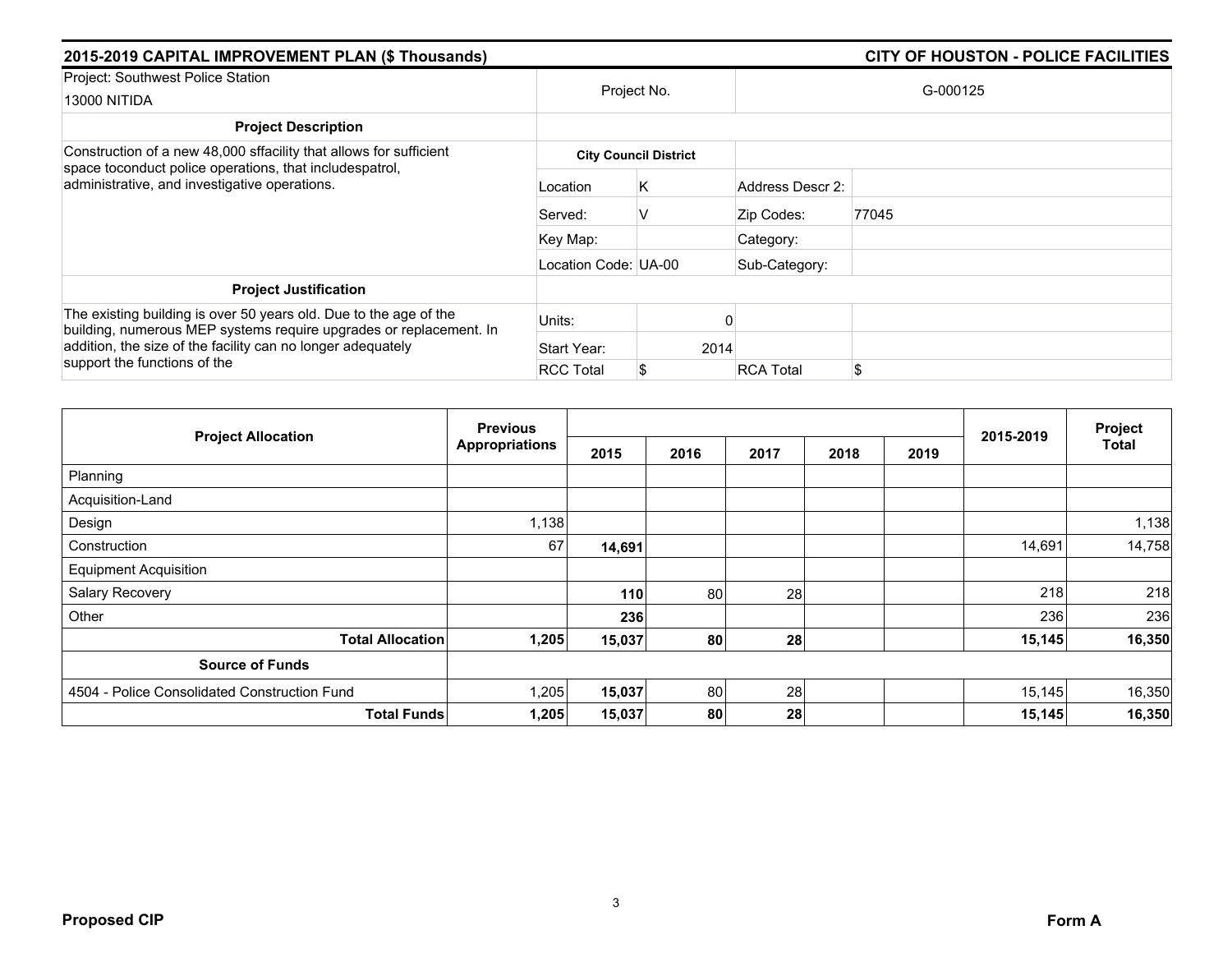| 2015-2019 CAPITAL IMPROVEMENT PLAN (\$ Thousands)                                                                         |                              |                       |                  | <b>CITY OF HOUSTON - POLICE FACILITIES</b> |  |  |  |  |
|---------------------------------------------------------------------------------------------------------------------------|------------------------------|-----------------------|------------------|--------------------------------------------|--|--|--|--|
| Project: Relocation of HPD Vehicle Compound<br>16300 BLOCK OF LUTHE LANE                                                  |                              | Project No.           |                  | G-000130                                   |  |  |  |  |
| <b>Project Description</b>                                                                                                |                              |                       |                  |                                            |  |  |  |  |
| Construct a new 15 acre vehicle compound to                                                                               | <b>City Council District</b> |                       |                  |                                            |  |  |  |  |
| provide sufficient storage space for police<br>authorized tows.                                                           | Location                     | B                     | Address Descr 2: |                                            |  |  |  |  |
|                                                                                                                           | Served:                      | W                     | Zip Codes:       | 77032                                      |  |  |  |  |
|                                                                                                                           | Key Map:                     |                       | Category:        |                                            |  |  |  |  |
|                                                                                                                           | Location Code: UA-00         |                       | Sub-Category:    |                                            |  |  |  |  |
| <b>Project Justification</b>                                                                                              |                              |                       |                  |                                            |  |  |  |  |
| The existing vehicle compound is critically<br>undersized. It cannot sufficiently support the<br>units operational needs. | Units:                       |                       |                  |                                            |  |  |  |  |
|                                                                                                                           | Start Year:                  | 2014                  |                  |                                            |  |  |  |  |
|                                                                                                                           | <b>RCC Total</b>             | <b>RCA Total</b><br>S |                  | \$                                         |  |  |  |  |

| <b>Project Allocation</b>                    | <b>Previous</b>       |       |      |      |      |      |           | Project      |
|----------------------------------------------|-----------------------|-------|------|------|------|------|-----------|--------------|
|                                              | <b>Appropriations</b> | 2015  | 2016 | 2017 | 2018 | 2019 | 2015-2019 | <b>Total</b> |
| Planning                                     |                       |       |      |      |      |      |           |              |
| Acquisition-Land                             |                       |       |      |      |      |      |           |              |
| Design                                       | 510                   |       |      |      |      |      |           | 510          |
| Construction                                 | 27                    | 7,069 |      |      |      |      | 7,069     | 7,096        |
| <b>Equipment Acquisition</b>                 |                       |       |      |      |      |      |           |              |
| Salary Recovery                              |                       | 55    | 55   |      |      |      | 110       | 110          |
| Other                                        |                       |       |      |      |      |      |           | 0            |
| <b>Total Allocation</b>                      | 537                   | 7,124 | 55   |      |      |      | 7,179     | 7,716        |
| <b>Source of Funds</b>                       |                       |       |      |      |      |      |           |              |
| 4504 - Police Consolidated Construction Fund | 537                   | 7,124 | 55   |      |      |      | 7,179     | 7,716        |
| <b>Total Funds</b>                           | 537                   | 7,124 | 55   |      |      |      | 7,179     | 7,716        |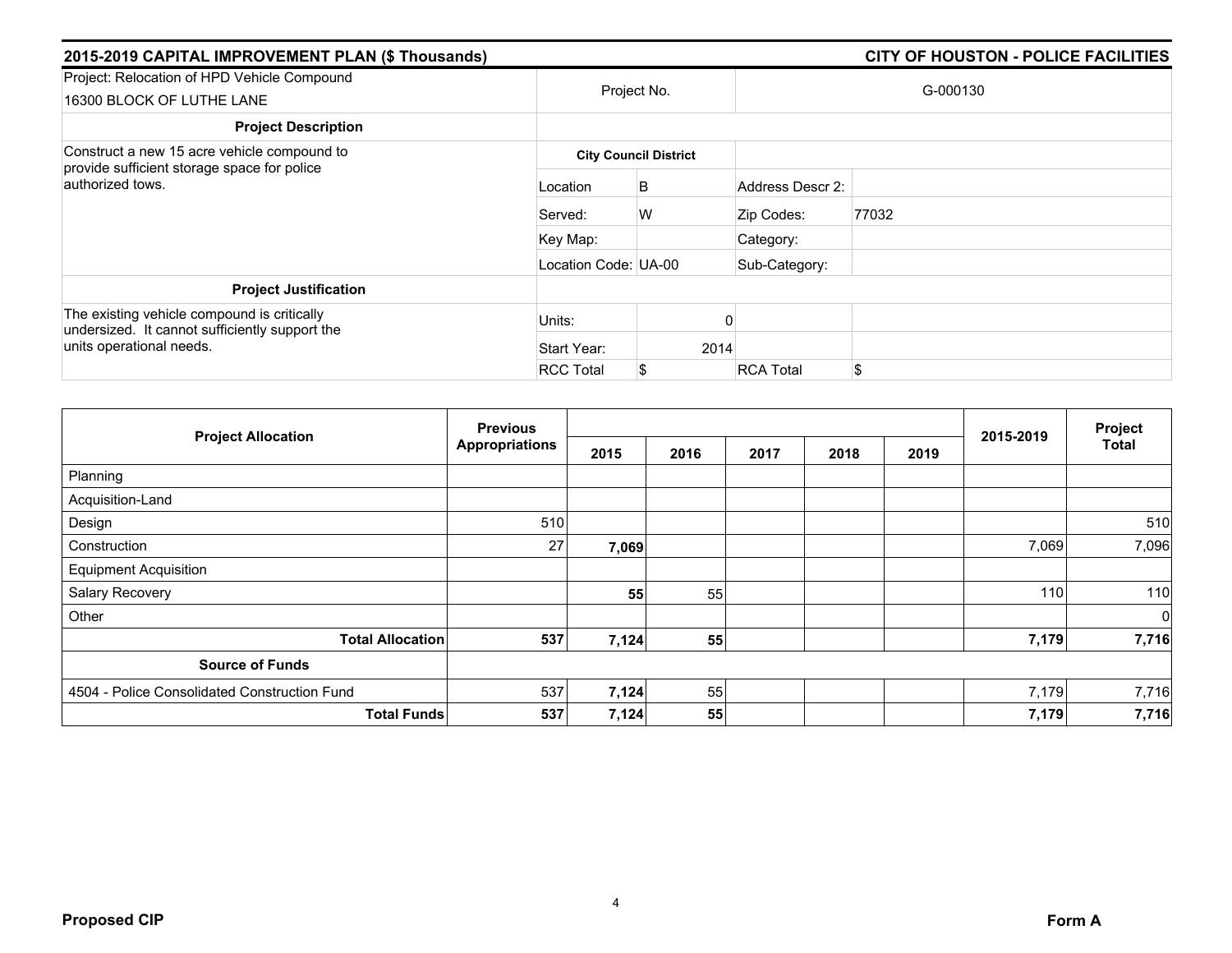| 2015-2019 CAPITAL IMPROVEMENT PLAN (\$ Thousands)                                                                                                                                                  |                      |                              |                  | <b>CITY OF HOUSTON - POLICE FACILITIES</b> |
|----------------------------------------------------------------------------------------------------------------------------------------------------------------------------------------------------|----------------------|------------------------------|------------------|--------------------------------------------|
| Project: Facility Conditions Assessment Items 1&2                                                                                                                                                  |                      | Project No.                  |                  | G-000143                                   |
| <b>Project Description</b>                                                                                                                                                                         |                      |                              |                  |                                            |
| The work includes items that correct safety hazards, stop<br>accelerated deterioration, return a facility to operation and items<br>that may cause intermittent operations or rapid deterioration. |                      | <b>City Council District</b> |                  |                                            |
|                                                                                                                                                                                                    | Location             | V                            | Address Descr 2: |                                            |
|                                                                                                                                                                                                    | Served:              | V                            | Zip Codes:       |                                            |
|                                                                                                                                                                                                    | Key Map:             |                              | Category:        |                                            |
|                                                                                                                                                                                                    | Location Code: UA-00 |                              | Sub-Category:    |                                            |
| <b>Project Justification</b>                                                                                                                                                                       |                      |                              |                  |                                            |
| 13 identified items that need immediate attention. Items identified<br>as Priority 1 and 2 are defined as currently critical or potentially<br>critical.                                           | Units:               |                              |                  |                                            |
|                                                                                                                                                                                                    | Start Year:          | 2014                         |                  |                                            |
|                                                                                                                                                                                                    | <b>RCC Total</b>     |                              | <b>RCA Total</b> | \$                                         |

| <b>Project Allocation</b>                    | <b>Previous</b>       |       |       |      |      |      |           | Project |
|----------------------------------------------|-----------------------|-------|-------|------|------|------|-----------|---------|
|                                              | <b>Appropriations</b> | 2015  | 2016  | 2017 | 2018 | 2019 | 2015-2019 | Total   |
| Planning                                     |                       |       |       |      |      |      |           |         |
| Acquisition-Land                             |                       |       |       |      |      |      |           |         |
| Design                                       | 176                   |       |       |      |      |      |           | 176     |
| Construction                                 | 1,688                 | 3,272 | 2,168 |      |      |      | 5,440     | 7,128   |
| <b>Equipment Acquisition</b>                 |                       |       |       |      |      |      |           |         |
| Salary Recovery                              |                       |       |       |      |      |      |           |         |
| Other                                        |                       |       |       |      |      |      |           |         |
| <b>Total Allocation</b>                      | 1,864                 | 3,272 | 2,168 |      |      |      | 5,440     | 7,304   |
| <b>Source of Funds</b>                       |                       |       |       |      |      |      |           |         |
| 4504 - Police Consolidated Construction Fund | 1,864                 | 3,272 | 2,168 |      |      |      | 5,440     | 7,304   |
| <b>Total Funds</b>                           | 1,864                 | 3,272 | 2,168 |      |      |      | 5,440     | 7,304   |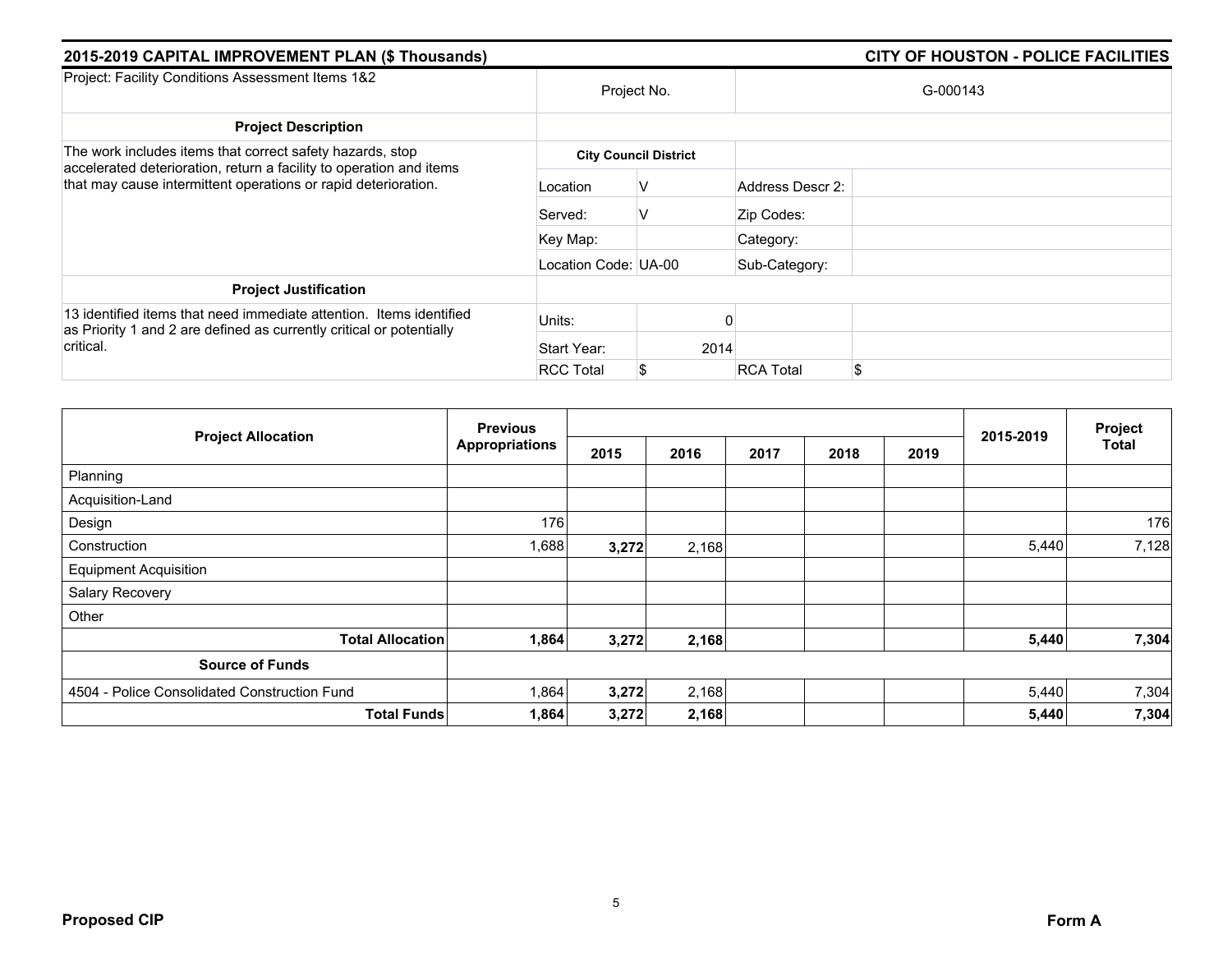| 2015-2019 CAPITAL IMPROVEMENT PLAN (\$ Thousands)                   |                      |                              |                  | <b>CITY OF HOUSTON - POLICE FACILITIES</b> |
|---------------------------------------------------------------------|----------------------|------------------------------|------------------|--------------------------------------------|
| Project: Environmental Remediation                                  |                      | Project No.                  |                  | G-000144                                   |
| <b>Project Description</b>                                          |                      |                              |                  |                                            |
| Provide Environmental Consulting and<br><b>Remediation Services</b> |                      | <b>City Council District</b> |                  |                                            |
|                                                                     | Location             | W                            | Address Descr 2: |                                            |
|                                                                     | Served:              | W                            | Zip Codes:       |                                            |
|                                                                     | Key Map:             |                              | Category:        |                                            |
|                                                                     | Location Code: UA-00 |                              | Sub-Category:    |                                            |
| <b>Project Justification</b>                                        |                      |                              |                  |                                            |
| <b>Environmental Remediation - Compliance</b>                       | Units:               |                              |                  |                                            |
|                                                                     | Start Year:          | 2014                         |                  |                                            |
|                                                                     | <b>RCC Total</b>     | S                            | <b>RCA Total</b> | \$                                         |

|                                              | <b>Previous</b>       |      |                 |                 |      |                 |           | Project      |
|----------------------------------------------|-----------------------|------|-----------------|-----------------|------|-----------------|-----------|--------------|
| <b>Project Allocation</b>                    | <b>Appropriations</b> | 2015 | 2016            | 2017            | 2018 | 2019            | 2015-2019 | <b>Total</b> |
| Planning                                     |                       |      |                 |                 |      |                 |           |              |
| Acquisition-Land                             |                       |      |                 |                 |      |                 |           |              |
| Design                                       |                       |      |                 |                 |      |                 |           |              |
| Construction                                 | 324                   | 731  | 305             | 200             | 200  | 200             | 1,636     | 1,960        |
| <b>Equipment Acquisition</b>                 |                       |      |                 |                 |      |                 |           |              |
| <b>Salary Recovery</b>                       |                       | 15   | 10 <sub>1</sub> | 10 <sup>1</sup> | 10   | 10 <sup>1</sup> | 55        | 55           |
| Other                                        |                       |      |                 |                 |      |                 |           |              |
| <b>Total Allocation</b>                      | 324                   | 746  | 315             | 210             | 210  | 210             | 1,691     | 2,015        |
| <b>Source of Funds</b>                       |                       |      |                 |                 |      |                 |           |              |
| 4504 - Police Consolidated Construction Fund | 324                   | 746  | 315             | 210             | 210  | 210             | 1,691     | 2,015        |
| <b>Total Funds</b>                           | 324                   | 746  | 315             | 210             | 210  | 210             | 1,691     | 2,015        |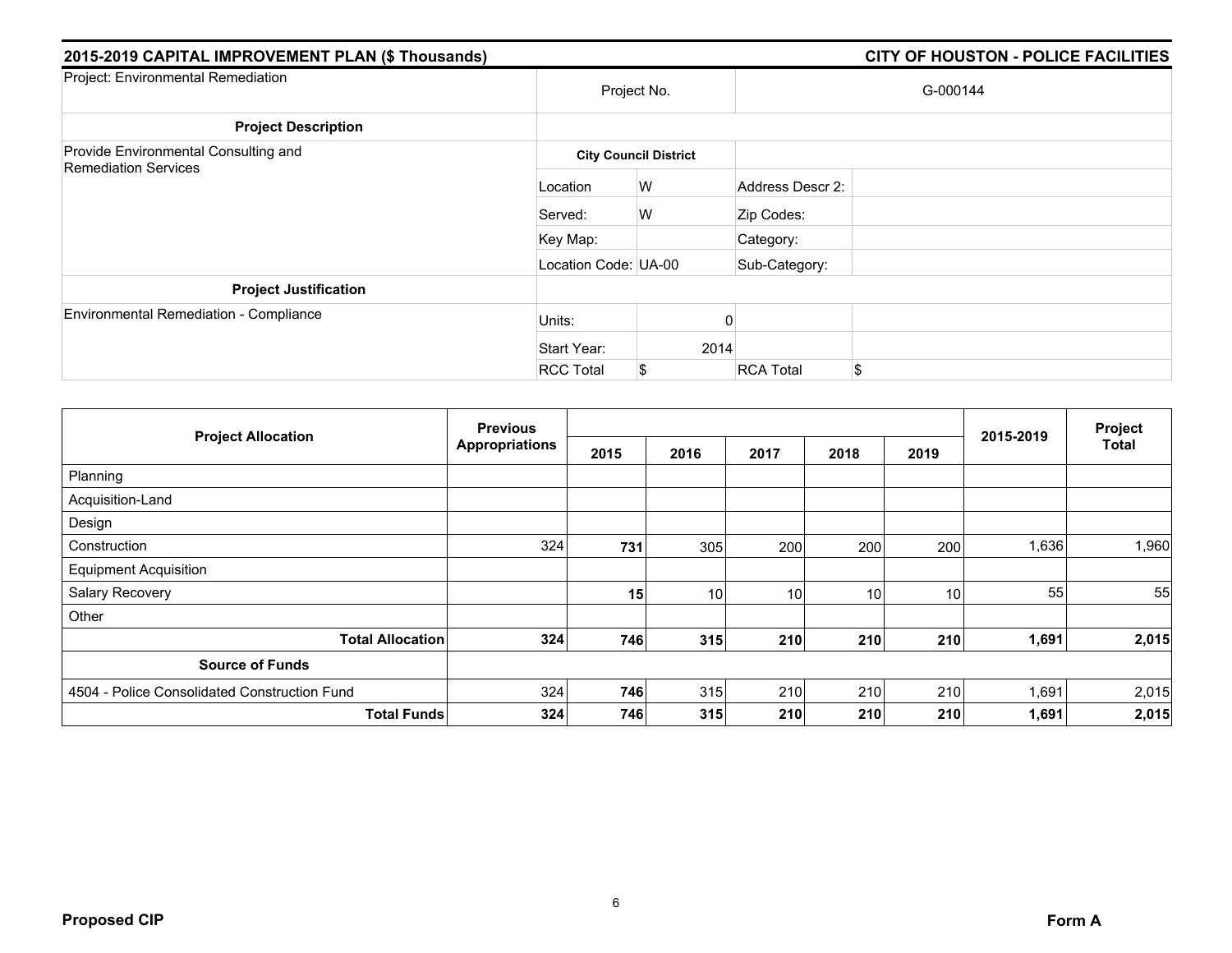| 2015-2019 CAPITAL IMPROVEMENT PLAN (\$ Thousands)                                                    |                      |                              |                  | <b>CITY OF HOUSTON - POLICE FACILITIES</b> |
|------------------------------------------------------------------------------------------------------|----------------------|------------------------------|------------------|--------------------------------------------|
| Project: Minor Projects and Renovations                                                              |                      | Project No.                  |                  | G-000148                                   |
| <b>Project Description</b>                                                                           |                      |                              |                  |                                            |
| For unantipated minor projects, renovations<br>and project costs that are needed during the<br>year. |                      | <b>City Council District</b> |                  |                                            |
|                                                                                                      | Location             | v                            | Address Descr 2: |                                            |
|                                                                                                      | Served:              | v                            | Zip Codes:       |                                            |
|                                                                                                      | Key Map:             |                              | Category:        |                                            |
|                                                                                                      | Location Code: UA-00 |                              | Sub-Category:    |                                            |
| <b>Project Justification</b>                                                                         |                      |                              |                  |                                            |
| For the continued operation of city services<br>and facilities.                                      | Units:               |                              |                  |                                            |
|                                                                                                      | Start Year:          |                              |                  |                                            |
|                                                                                                      | <b>RCC Total</b>     | \$                           | <b>RCA Total</b> | \$                                         |

|                                              | <b>Previous</b><br><b>Appropriations</b> |       |       |      |      | Project |           |              |
|----------------------------------------------|------------------------------------------|-------|-------|------|------|---------|-----------|--------------|
| <b>Project Allocation</b>                    |                                          | 2015  | 2016  | 2017 | 2018 | 2019    | 2015-2019 | <b>Total</b> |
| Planning                                     |                                          |       |       |      |      |         |           |              |
| Acquisition-Land                             |                                          |       |       |      |      |         |           |              |
| Design                                       |                                          |       |       |      |      |         |           |              |
| Construction                                 |                                          | 1,000 | 1,000 | 329  | 84   | 80      | 2,493     | 2,493        |
| <b>Equipment Acquisition</b>                 |                                          |       |       |      |      |         |           |              |
| Salary Recovery                              |                                          |       |       |      |      |         |           |              |
| Other                                        |                                          |       |       |      |      |         |           |              |
| <b>Total Allocation</b>                      |                                          | 1,000 | 1,000 | 329  | 84   | 80      | 2,493     | 2,493        |
| <b>Source of Funds</b>                       |                                          |       |       |      |      |         |           |              |
| 4504 - Police Consolidated Construction Fund |                                          | 1,000 | 1,000 | 329  | 84   | 80      | 2,493     | 2,493        |
| <b>Total Funds</b>                           |                                          | 1,000 | 1,000 | 329  | 84   | 80      | 2,493     | 2,493        |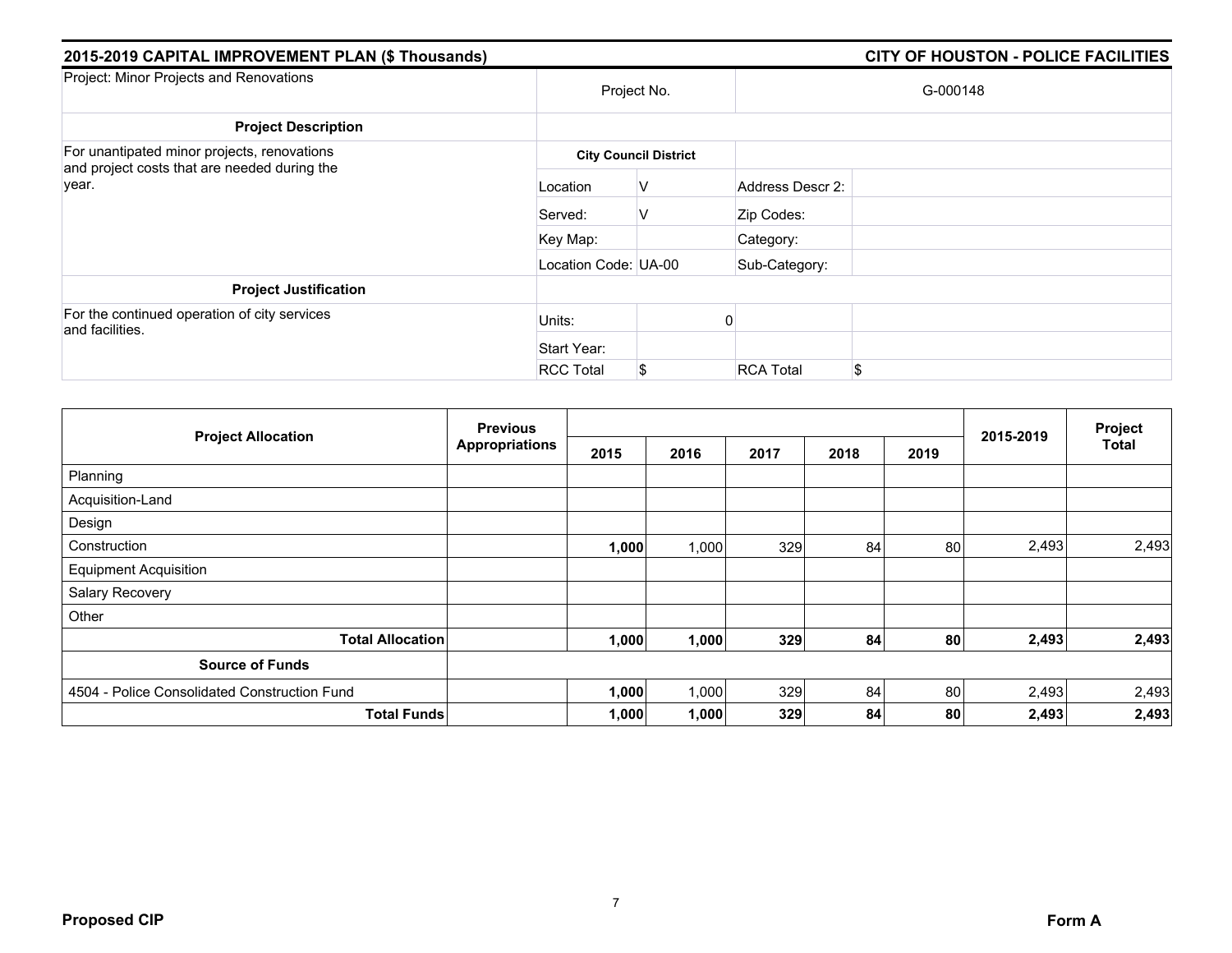| 2015-2019 CAPITAL IMPROVEMENT PLAN (\$ Thousands)                                                                                    |                      |                              |                  | CITY OF HOUSTON - POLICE FACILITIES |
|--------------------------------------------------------------------------------------------------------------------------------------|----------------------|------------------------------|------------------|-------------------------------------|
| Project: Marine Unit Dock Improvements<br>22619 W. SHOREWOOD LOOP                                                                    |                      | Project No.                  |                  | G-000149                            |
| <b>Project Description</b>                                                                                                           |                      |                              |                  |                                     |
| Construct a new set of boat docks for the Lake Patrol to accommodate<br>all vehicles within their fleet.                             |                      | <b>City Council District</b> |                  |                                     |
|                                                                                                                                      | Location             | E.                           | Address Descr 2: |                                     |
|                                                                                                                                      | Served:              | W                            | Zip Codes:       | 77336                               |
|                                                                                                                                      | Key Map:             |                              | Category:        |                                     |
|                                                                                                                                      | Location Code: UA-00 |                              | Sub-Category:    |                                     |
| <b>Project Justification</b>                                                                                                         |                      |                              |                  |                                     |
| The docks at the HPD Lake Patrol are degrading due to age and<br>weathering. If repairs are not completed, the docks could collapse, | Units:               |                              |                  |                                     |
| creating a safety hazard for the employees.                                                                                          | Start Year:          |                              |                  |                                     |
|                                                                                                                                      | <b>RCC Total</b>     | S                            | <b>RCA Total</b> | \$                                  |

| <b>Project Allocation</b>                    | <b>Previous</b><br><b>Appropriations</b> |      |      |      |      | 2015-2019 | Project |                |
|----------------------------------------------|------------------------------------------|------|------|------|------|-----------|---------|----------------|
|                                              |                                          | 2015 | 2016 | 2017 | 2018 | 2019      |         | Total          |
| Planning                                     |                                          |      |      |      |      |           |         |                |
| Acquisition-Land                             |                                          |      |      |      |      |           |         |                |
| Design                                       |                                          |      |      |      |      |           |         |                |
| Construction                                 |                                          | 50   |      |      |      |           | 50      | 50             |
| <b>Equipment Acquisition</b>                 |                                          |      |      |      |      |           |         |                |
| Salary Recovery                              |                                          | 8    |      |      |      |           | 8       | 8 <sup>1</sup> |
| Other                                        |                                          |      |      |      |      |           |         |                |
| <b>Total Allocation</b>                      |                                          | 58   |      |      |      |           | 58      | 58             |
| <b>Source of Funds</b>                       |                                          |      |      |      |      |           |         |                |
| 4504 - Police Consolidated Construction Fund |                                          | 58   |      |      |      |           | 58      | 58             |
| <b>Total Funds</b>                           |                                          | 58   |      |      |      |           | 58      | 58             |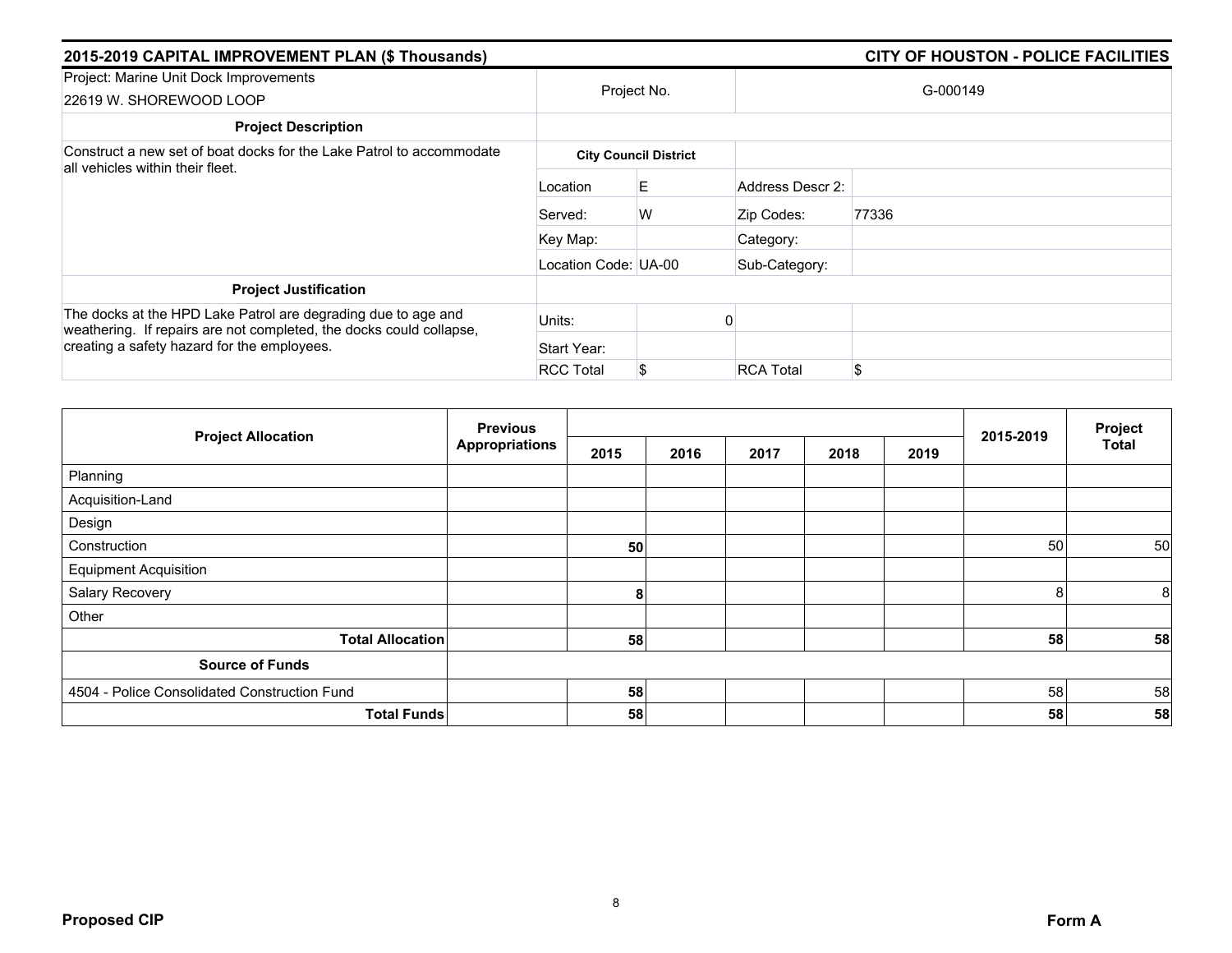| 2015-2019 CAPITAL IMPROVEMENT PLAN (\$ Thousands)                                                                                                                    |                      |                              | <b>CITY OF HOUSTON - POLICE FACILITIES</b> |          |  |  |  |
|----------------------------------------------------------------------------------------------------------------------------------------------------------------------|----------------------|------------------------------|--------------------------------------------|----------|--|--|--|
| Project: Police Academy Plumbing Repairs<br>17000 ALDINE WESTFIELD                                                                                                   | Project No.          |                              |                                            | G-000150 |  |  |  |
| <b>Project Description</b>                                                                                                                                           |                      |                              |                                            |          |  |  |  |
| Replace the pumps and underground piping of the fountain.                                                                                                            |                      | <b>City Council District</b> |                                            |          |  |  |  |
|                                                                                                                                                                      | Location             | B                            | Address Descr 2:                           |          |  |  |  |
|                                                                                                                                                                      | Served:              | W                            | Zip Codes:                                 | 77073    |  |  |  |
|                                                                                                                                                                      | Key Map:             |                              | Category:                                  |          |  |  |  |
|                                                                                                                                                                      | Location Code: UA-00 |                              | Sub-Category:                              |          |  |  |  |
| <b>Project Justification</b>                                                                                                                                         |                      |                              |                                            |          |  |  |  |
| The fountain at the Police Academy has been inoperable for years.<br>The pumps are outdated and no longer functioning. The underground<br>piping has been destroyed. | Units:               |                              |                                            |          |  |  |  |
|                                                                                                                                                                      | Start Year:          |                              |                                            |          |  |  |  |
|                                                                                                                                                                      | <b>RCC Total</b>     | S                            | <b>RCA Total</b>                           | \$       |  |  |  |

| <b>Project Allocation</b>                    | <b>Previous</b><br><b>Appropriations</b> |      |      |      | 2015-2019 | Project |     |              |
|----------------------------------------------|------------------------------------------|------|------|------|-----------|---------|-----|--------------|
|                                              |                                          | 2015 | 2016 | 2017 | 2018      | 2019    |     | <b>Total</b> |
| Planning                                     |                                          |      |      |      |           |         |     |              |
| Acquisition-Land                             |                                          |      |      |      |           |         |     |              |
| Design                                       |                                          |      |      |      |           |         |     |              |
| Construction                                 |                                          | 152  |      |      |           |         | 152 | 152          |
| <b>Equipment Acquisition</b>                 |                                          |      |      |      |           |         |     |              |
| Salary Recovery                              |                                          | 24   |      |      |           |         | 24  | 24           |
| Other                                        |                                          |      |      |      |           |         |     |              |
| <b>Total Allocation</b>                      |                                          | 176  |      |      |           |         | 176 | 176          |
| <b>Source of Funds</b>                       |                                          |      |      |      |           |         |     |              |
| 4504 - Police Consolidated Construction Fund |                                          | 176  |      |      |           |         | 176 | 176          |
| <b>Total Funds</b>                           |                                          | 176  |      |      |           |         | 176 | 176          |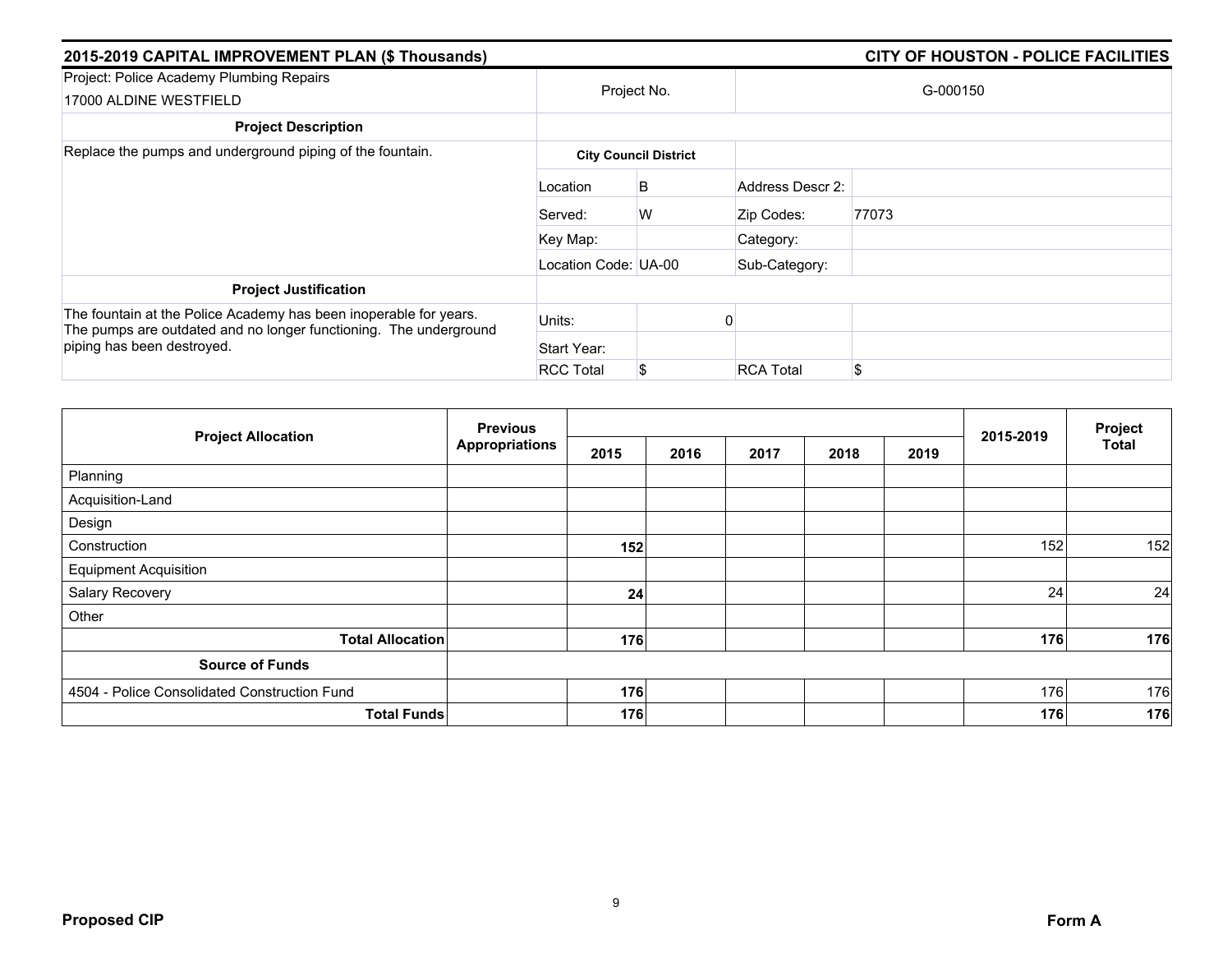| 2015-2019 CAPITAL IMPROVEMENT PLAN (\$ Thousands)                                                                                                                                                                          | CITY OF HOUSTON - POLICE FACILITIES |                              |                  |          |
|----------------------------------------------------------------------------------------------------------------------------------------------------------------------------------------------------------------------------|-------------------------------------|------------------------------|------------------|----------|
| Project: Emergency Power Implementation                                                                                                                                                                                    |                                     | Project No.                  |                  | G-000151 |
| <b>Project Description</b>                                                                                                                                                                                                 |                                     |                              |                  |          |
| Replace and install new generators at thevarious police facilities.                                                                                                                                                        |                                     | <b>City Council District</b> |                  |          |
|                                                                                                                                                                                                                            | Location                            | W                            | Address Descr 2: |          |
|                                                                                                                                                                                                                            | Served:                             | W                            | Zip Codes:       |          |
|                                                                                                                                                                                                                            | Key Map:                            |                              | Category:        |          |
|                                                                                                                                                                                                                            | Location Code: UA-00                |                              | Sub-Category:    |          |
| <b>Project Justification</b>                                                                                                                                                                                               |                                     |                              |                  |          |
| The generators at Eastside and Northwest police stations are 20+<br>years old. There are no emergency generators at Lake Patrol or                                                                                         | Units:                              |                              |                  |          |
| Tactical Operations Division. In the event of a power outage,<br>the existing generators work intermittently, while Tactical<br>Operations and Lake Patrol requires temporary generators to be<br>transported to the site. | Start Year:                         |                              |                  |          |
|                                                                                                                                                                                                                            | <b>RCC Total</b>                    |                              | <b>RCA Total</b> | \$       |

|                                                | <b>Previous</b>       |      | 2015-2019 | Project |      |      |     |              |
|------------------------------------------------|-----------------------|------|-----------|---------|------|------|-----|--------------|
| <b>Project Allocation</b>                      | <b>Appropriations</b> | 2015 | 2016      | 2017    | 2018 | 2019 |     | <b>Total</b> |
| Planning                                       |                       |      |           |         |      |      |     |              |
| Acquisition-Land                               |                       |      |           |         |      |      |     |              |
| Design                                         |                       |      |           |         |      |      |     |              |
| Construction                                   |                       |      |           |         |      |      |     | $\mathbf 0$  |
| <b>Equipment Acquisition</b>                   |                       |      |           | 319     |      |      | 319 | 319          |
| Salary Recovery                                |                       |      |           | 50      |      |      | 50  | 50           |
| Other                                          |                       |      |           |         |      |      |     |              |
| <b>Total Allocation</b>                        |                       |      |           | 369     |      |      | 369 | 369          |
| <b>Source of Funds</b>                         |                       |      |           |         |      |      |     |              |
| 1800 - Equipment Acquisition Consolidated Fund |                       |      |           | 369     |      |      | 369 | 369          |
| <b>Total Funds</b>                             |                       |      |           | 369     |      |      | 369 | 369          |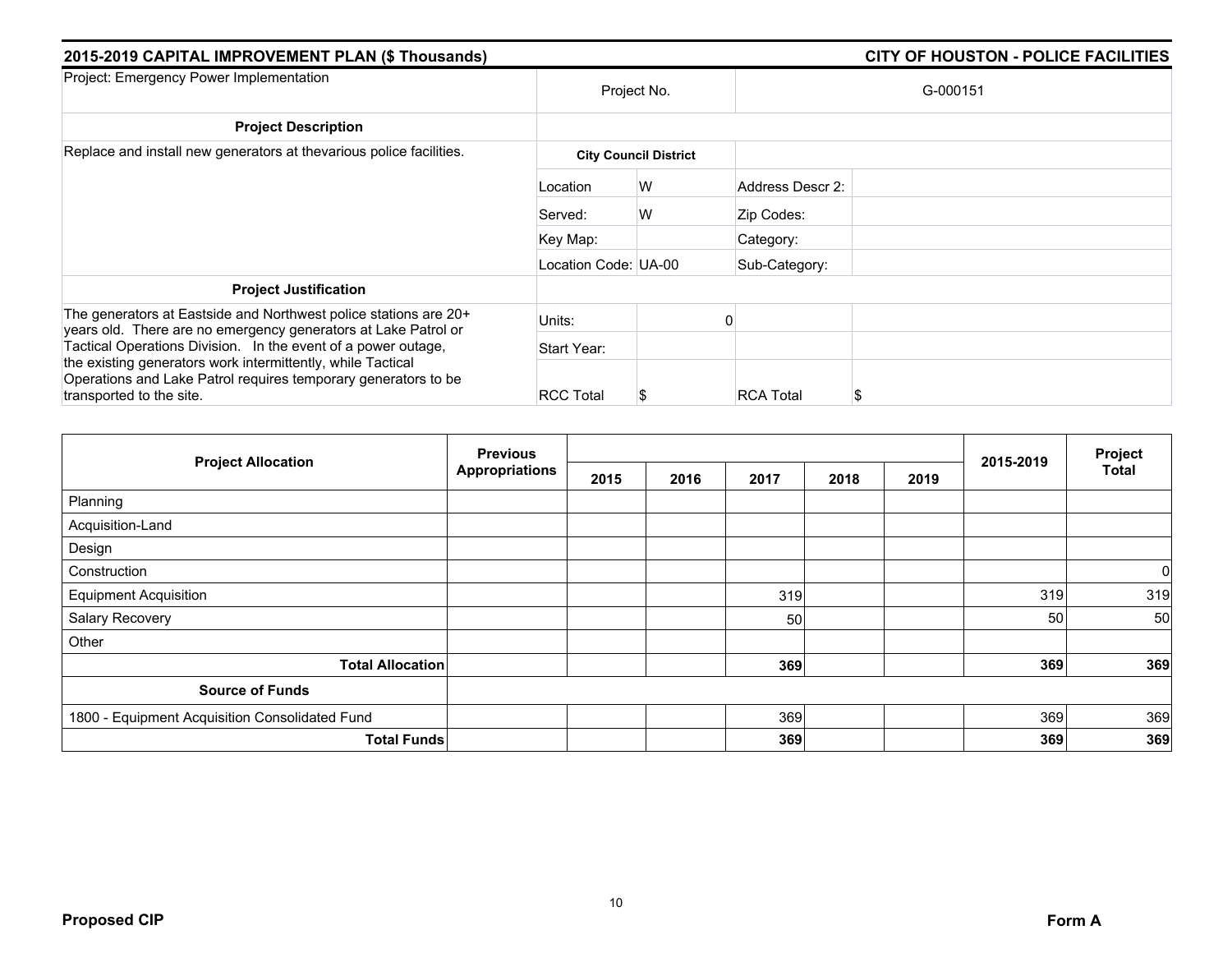| 2015-2019 CAPITAL IMPROVEMENT PLAN (\$ Thousands)                                                                                                 |                      |                              |                  | <b>CITY OF HOUSTON - POLICE FACILITIES</b> |
|---------------------------------------------------------------------------------------------------------------------------------------------------|----------------------|------------------------------|------------------|--------------------------------------------|
| Project: Radio System Disaster Support                                                                                                            |                      | Project No.                  |                  | G-000152                                   |
| <b>Project Description</b>                                                                                                                        |                      |                              |                  |                                            |
| Purchase of 100 hand held portable radiosand accessories such as<br>batteries, shouldermicrophones, antennas and AC Chargers tobe able            |                      | <b>City Council District</b> |                  |                                            |
| to support upcoming large scaleevents (SuperBowl) and to have in<br>casedisaster assistance is needed from agencies without compatible<br>radios. | Location             | W                            | Address Descr 2: |                                            |
|                                                                                                                                                   | Served:              | W                            | Zip Codes:       |                                            |
|                                                                                                                                                   | Key Map:             |                              | Category:        |                                            |
|                                                                                                                                                   | Location Code: UA-00 |                              | Sub-Category:    |                                            |
| <b>Project Justification</b>                                                                                                                      |                      |                              |                  |                                            |
| Have sufficient "Stock Radios" acquired tosupport a disaster<br>scenarios or large events suchas Super Bowl.                                      | Units:               |                              |                  |                                            |
|                                                                                                                                                   | Start Year:          |                              |                  |                                            |
|                                                                                                                                                   | <b>RCC Total</b>     | \$                           | <b>RCA Total</b> | \$.                                        |

|                                                | <b>Previous</b><br><b>Appropriations</b> |      |      |      | 2015-2019 | Project |     |              |
|------------------------------------------------|------------------------------------------|------|------|------|-----------|---------|-----|--------------|
| <b>Project Allocation</b>                      |                                          | 2015 | 2016 | 2017 | 2018      | 2019    |     | <b>Total</b> |
| Planning                                       |                                          |      |      |      |           |         |     |              |
| Acquisition-Land                               |                                          |      |      |      |           |         |     |              |
| Design                                         |                                          |      |      |      |           |         |     |              |
| Construction                                   |                                          |      |      |      |           |         |     |              |
| <b>Equipment Acquisition</b>                   |                                          | 120  | 120  | 120  | 120       | 120     | 600 | 600          |
| Salary Recovery                                |                                          |      |      |      |           |         |     |              |
| Other                                          |                                          |      |      |      |           |         |     |              |
| <b>Total Allocation</b>                        |                                          | 120  | 120  | 120  | 120       | 120     | 600 | 600          |
| <b>Source of Funds</b>                         |                                          |      |      |      |           |         |     |              |
| 1800 - Equipment Acquisition Consolidated Fund |                                          | 120  | 120  | 120  | 120       | 120     | 600 | 600          |
| <b>Total Funds</b>                             |                                          | 120  | 120  | 120  | 120       | 120     | 600 | 600          |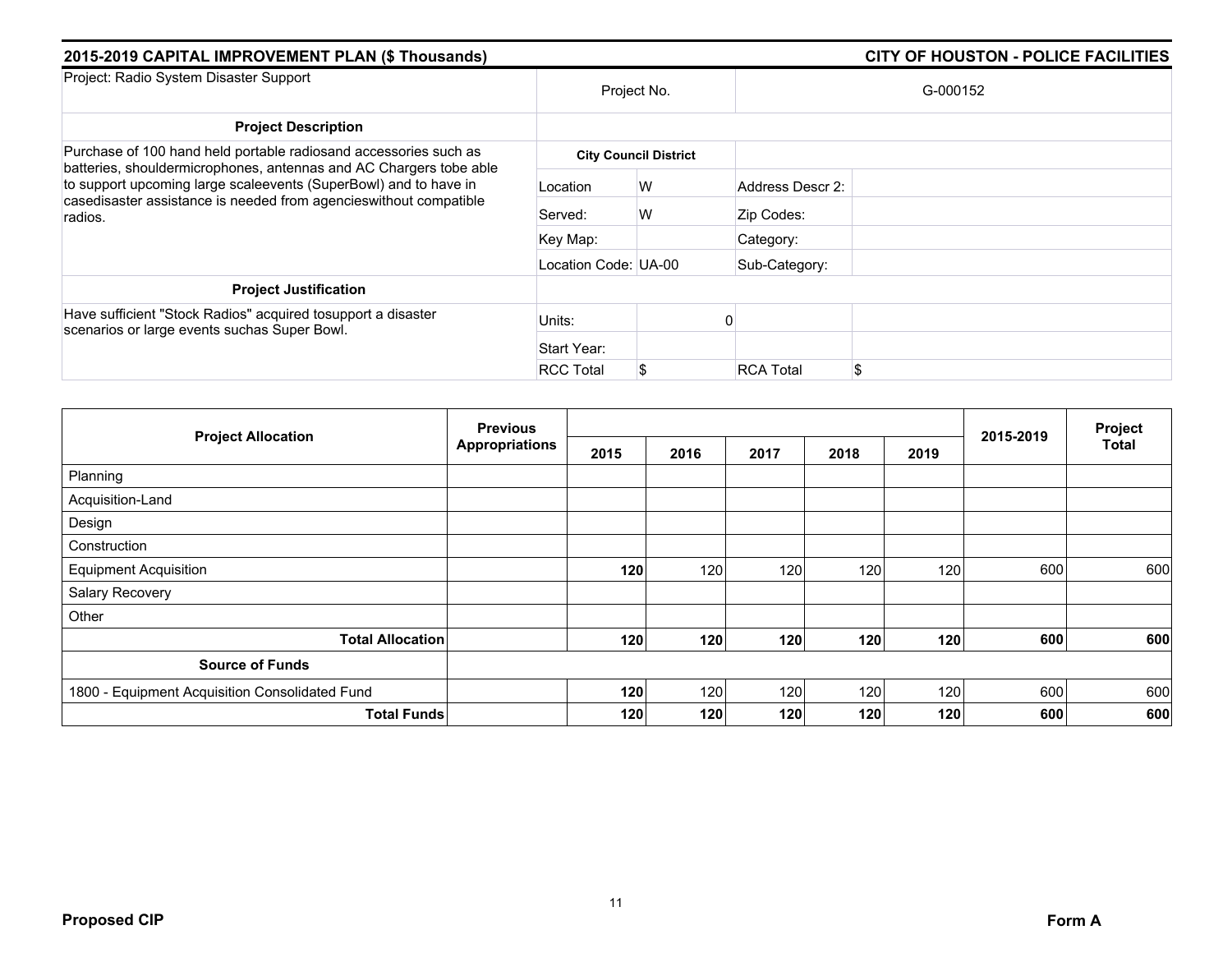| 2015-2019 CAPITAL IMPROVEMENT PLAN (\$ Thousands)                                                                                  | <b>CITY OF HOUSTON - POLICE FACILITIES</b> |                              |                  |          |  |
|------------------------------------------------------------------------------------------------------------------------------------|--------------------------------------------|------------------------------|------------------|----------|--|
| Project: Facility Paving Improvements<br><b>VARIOUS</b>                                                                            |                                            | Project No.                  |                  | G-000153 |  |
| <b>Project Description</b>                                                                                                         |                                            |                              |                  |          |  |
| Replace sections of the concrete parking lots at the Academy and<br>Tactical Operations Division and expand the lot at Clear Lake. |                                            | <b>City Council District</b> |                  |          |  |
|                                                                                                                                    | Location                                   | B, E, A                      | Address Descr 2: |          |  |
|                                                                                                                                    | Served:                                    | W                            | Zip Codes:       |          |  |
|                                                                                                                                    | Key Map:                                   |                              | Category:        |          |  |
|                                                                                                                                    | Location Code: UA-00                       |                              | Sub-Category:    |          |  |
| <b>Project Justification</b>                                                                                                       |                                            |                              |                  |          |  |
| The parking lots at the Police Academy and Tactical Operations<br>Division are severely damaged and the parking lot at Clear Lake  | Units:                                     |                              |                  |          |  |
| needs expanding.                                                                                                                   | Start Year:                                |                              |                  |          |  |
|                                                                                                                                    | <b>RCC Total</b>                           | S.                           | <b>RCA Total</b> | \$       |  |

| <b>Project Allocation</b>                    | <b>Previous</b><br><b>Appropriations</b> |                 |      |      |      | 2015-2019 | Project |       |
|----------------------------------------------|------------------------------------------|-----------------|------|------|------|-----------|---------|-------|
|                                              |                                          | 2015            | 2016 | 2017 | 2018 | 2019      |         | Total |
| Planning                                     |                                          |                 |      |      |      |           |         |       |
| Acquisition-Land                             |                                          |                 |      |      |      |           |         |       |
| Design                                       |                                          |                 |      |      |      |           |         |       |
| Construction                                 |                                          | 90              | 90   |      |      |           | 180     | 180   |
| <b>Equipment Acquisition</b>                 |                                          |                 |      | 330  |      |           | 330     | 330   |
| Salary Recovery                              |                                          | 10 <sup>1</sup> | 10   | 35   |      |           | 55      | 55    |
| Other                                        |                                          |                 |      |      |      |           |         |       |
| <b>Total Allocation</b>                      |                                          | 100             | 100  | 365  |      |           | 565     | 565   |
| <b>Source of Funds</b>                       |                                          |                 |      |      |      |           |         |       |
| 4504 - Police Consolidated Construction Fund |                                          | 100             | 100  | 365  |      |           | 565     | 565   |
| <b>Total Funds</b>                           |                                          | 100             | 100  | 365  |      |           | 565     | 565   |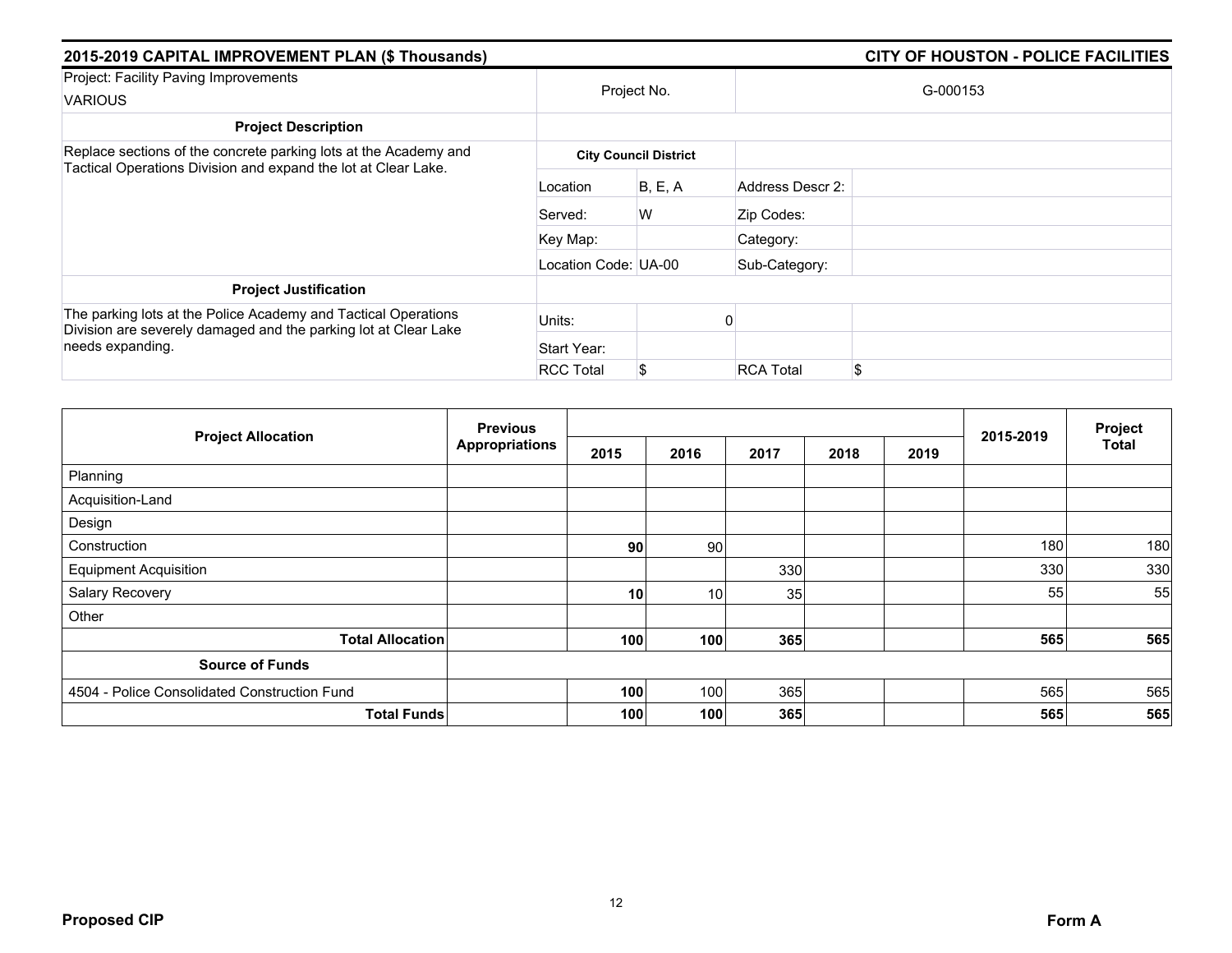| 2015-2019 CAPITAL IMPROVEMENT PLAN (\$ Thousands)                                                                                                       | <b>CITY OF HOUSTON - POLICE FACILITIES</b> |                              |                  |          |
|---------------------------------------------------------------------------------------------------------------------------------------------------------|--------------------------------------------|------------------------------|------------------|----------|
| Project: Expired Body Armor Replacement                                                                                                                 | Project No.                                |                              |                  | G-000154 |
| <b>Project Description</b>                                                                                                                              |                                            |                              |                  |          |
| Provide body armor that is within warranty to all police officers.                                                                                      |                                            | <b>City Council District</b> |                  |          |
|                                                                                                                                                         | Location                                   | W                            | Address Descr 2: |          |
|                                                                                                                                                         | Served:                                    | W                            | Zip Codes:       |          |
|                                                                                                                                                         | Key Map:                                   |                              | Category:        |          |
|                                                                                                                                                         | Location Code: UA-00                       |                              | Sub-Category:    |          |
| <b>Project Justification</b>                                                                                                                            |                                            |                              |                  |          |
| Provide for police officer body armor needs from FY14-18 thus<br>addressing officer safety needs and meeting the department's<br>mandatory wear policy. | Units:                                     |                              |                  |          |
|                                                                                                                                                         | Start Year:                                |                              |                  |          |
|                                                                                                                                                         | <b>RCC Total</b>                           | S                            | <b>RCA Total</b> | \$       |

| <b>Project Allocation</b>                      | <b>Previous</b><br><b>Appropriations</b> |      |       |      | Project |      |           |              |
|------------------------------------------------|------------------------------------------|------|-------|------|---------|------|-----------|--------------|
|                                                |                                          | 2015 | 2016  | 2017 | 2018    | 2019 | 2015-2019 | <b>Total</b> |
| Planning                                       |                                          |      |       |      |         |      |           |              |
| Acquisition-Land                               |                                          |      |       |      |         |      |           |              |
| Design                                         |                                          |      |       |      |         |      |           |              |
| Construction                                   |                                          |      |       |      |         |      |           |              |
| <b>Equipment Acquisition</b>                   |                                          | 987  | 1,213 | 549  | 341     | 279  | 3,369     | 3,369        |
| Salary Recovery                                |                                          |      |       |      |         |      |           |              |
| Other                                          |                                          |      |       |      |         |      |           |              |
| <b>Total Allocation</b>                        |                                          | 987  | 1,213 | 549  | 341     | 279  | 3,369     | 3,369        |
| <b>Source of Funds</b>                         |                                          |      |       |      |         |      |           |              |
| 1800 - Equipment Acquisition Consolidated Fund |                                          | 987  | 1,213 | 549  | 341     | 279  | 3,369     | 3,369        |
| <b>Total Funds</b>                             |                                          | 987  | 1,213 | 549  | 341     | 279  | 3,369     | 3,369        |